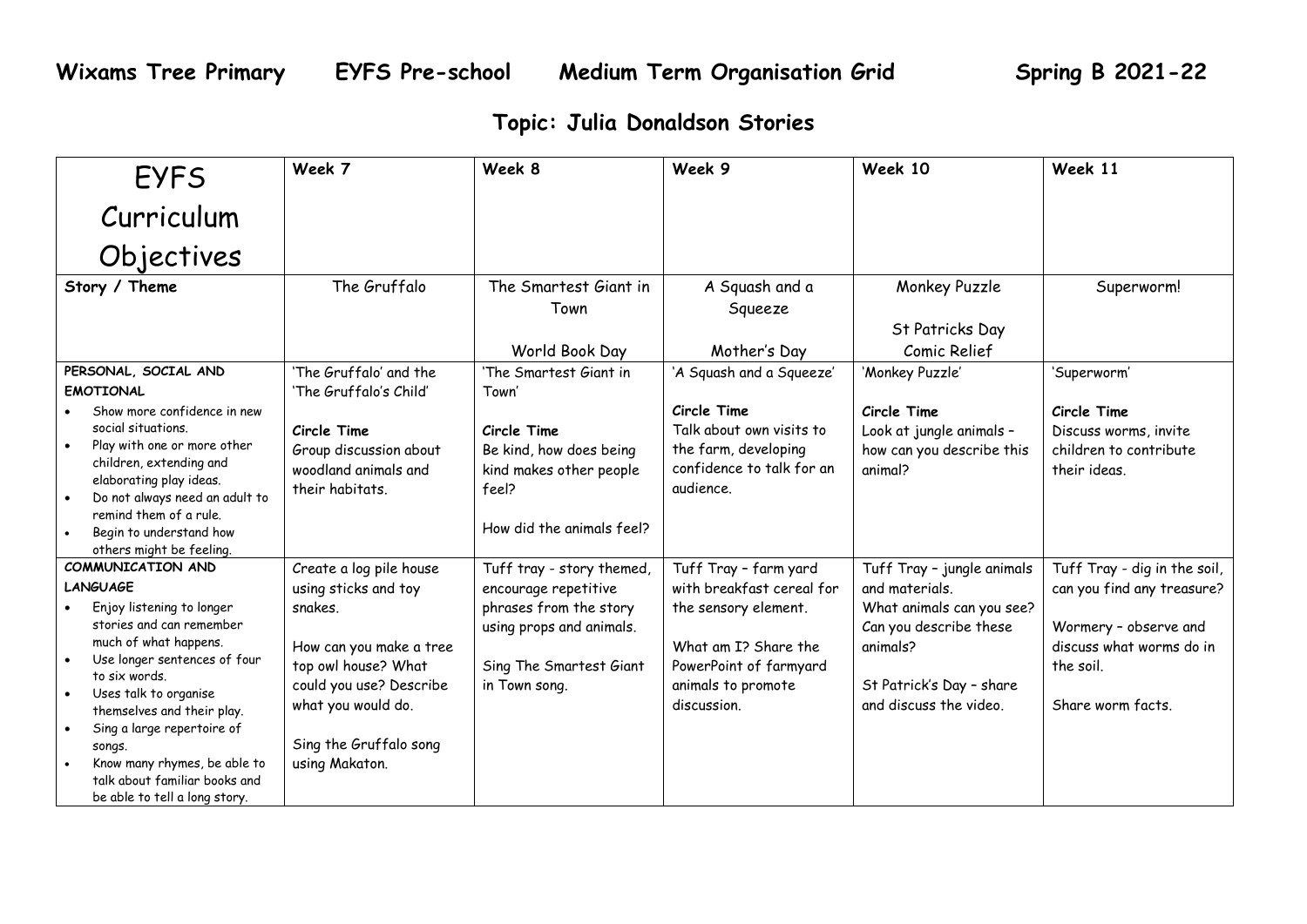| PHYSICAL DEVELOPMENT<br>Gross Motor Skills<br>Use large-muscle movements to<br>wave flags and streamers, paint<br>and make marks.<br>Start taking part in some group<br>$\bullet$<br>activities which they make up<br>for themselves, or in teams.<br>Are increasingly able to use<br>and remember sequences and<br>patterns of movements which<br>are related to music and<br>rhythm.<br>Be increasingly independent as | Muddy walk in the school<br>grounds - woodland<br>creature hunt. Place<br>different characters<br>from the story to spot.<br>Gruffalo - Cosmic kids<br>yoga.                      | Can you use the stilts to<br>make yourself as tall as<br>the giant?<br>Can you make a rhythm<br>with your body? e.g. 'clap,<br>clap, stamp, stamp'.<br>Practise putting on shoes<br>and socks, just like the<br>giant. | What materials can you<br>squeeze? With one hand,<br>two hands, etc.<br>Mark making in mud in<br>tuff tray using paint<br>brushes or fingers.<br>Hot chocolate messy play<br>tuff tray.                                                                                    | Monkey yoga.<br>Make St Patrick Day<br>flags.<br>Can you move your bodies<br>like a monkey or other<br>wild animals?                                                     | Minibeast action cards.<br>Scooping up the soil<br>digging for treasure for<br>the wizard.<br>Parachute game.                                                                                        |
|--------------------------------------------------------------------------------------------------------------------------------------------------------------------------------------------------------------------------------------------------------------------------------------------------------------------------------------------------------------------------------------------------------------------------|-----------------------------------------------------------------------------------------------------------------------------------------------------------------------------------|------------------------------------------------------------------------------------------------------------------------------------------------------------------------------------------------------------------------|----------------------------------------------------------------------------------------------------------------------------------------------------------------------------------------------------------------------------------------------------------------------------|--------------------------------------------------------------------------------------------------------------------------------------------------------------------------|------------------------------------------------------------------------------------------------------------------------------------------------------------------------------------------------------|
| they get dressed and<br>undressed.<br>Be increasingly independent in<br>meeting their own care needs.<br><b>Fine Motor Skills</b><br>Use one handed tools and<br>equipment.<br>Use a comfortable grip with<br>good control when holding pens<br>and pencils.<br>Show preference for a<br>dominant hand.                                                                                                                  | Gruffalo mark making.<br>Provide mark making<br>resources to add features<br>onto blank Gruffalo<br>outlines.<br>Use tweezers to place the<br>prickles on the Gruffalo's<br>back. | Draw around your hands<br>and feet? Whose are<br>bigger / smaller?<br>Can you make a giant<br>sandal using cardboard<br>and newspaper?                                                                                 | Tennis Ball Squeeze<br>Make characters, add<br>features and cut a slit for<br>the mouth. Feed the<br>tennis ball, squeeze to<br>open the mouth.<br>Playdough and mats - can<br>you make a duck for the<br>pond?<br>Using scissors, snip grass<br>to feed the farm animals. | Draw and colour different<br>wild animals using chalk<br>and pens on large paper.<br>Coloured spaghetti and<br>scissors to develop<br>snipping action.                   | Playdough and mats - can<br>you make different sized<br>worms?<br>Add scissors to snip the<br>worms up.                                                                                              |
| <b>LITERACY</b><br>0-3 Years<br>Develop play around favourite<br>stories using props.<br>Makes comments and shares<br>their own ideas.<br>3-4 Years<br>Develop their phonological<br>awareness, so that they can<br>spot and suggest rhymes.<br>Count or clap syllables in a<br>$\bullet$<br>word.<br>Recognise words with the same<br>initial sound, such as money and<br>mother.                                       | Can you build a den for<br>the fox?<br>Repeating phrases - A<br>Gruffalo? Whats a<br>Gruffalo?<br>Sing the Gruffalo song -<br>Julia donaldson in<br>makaton.                      | Tuff tray - washing line<br>and clothes.<br>Learn to sing the<br>Smartest giant in town<br>song?<br>Spot the items that<br>rhyme from the story.ot<br>the items that rhyme<br>from the story.                          | Alphabet farm yard<br>animals - recognising the<br>letter sounds.<br>Spot the rhymes in the<br>story or things that begin<br>with the same sound.<br>Story sequencing - which<br>animals went into the<br>house first?                                                     | Mark making in green<br>paint - can you write<br>letters from your names?<br>Or an M for Monkey?<br>Name cards - practise<br>writing own name /<br>recognising own name. | Share pictures from the<br>book. Discuss the<br>different minibeasts.<br>Which is flying? Which is<br>crawling, etc.<br>Spot the rhymes in the<br>story or things that begin<br>with the same sound. |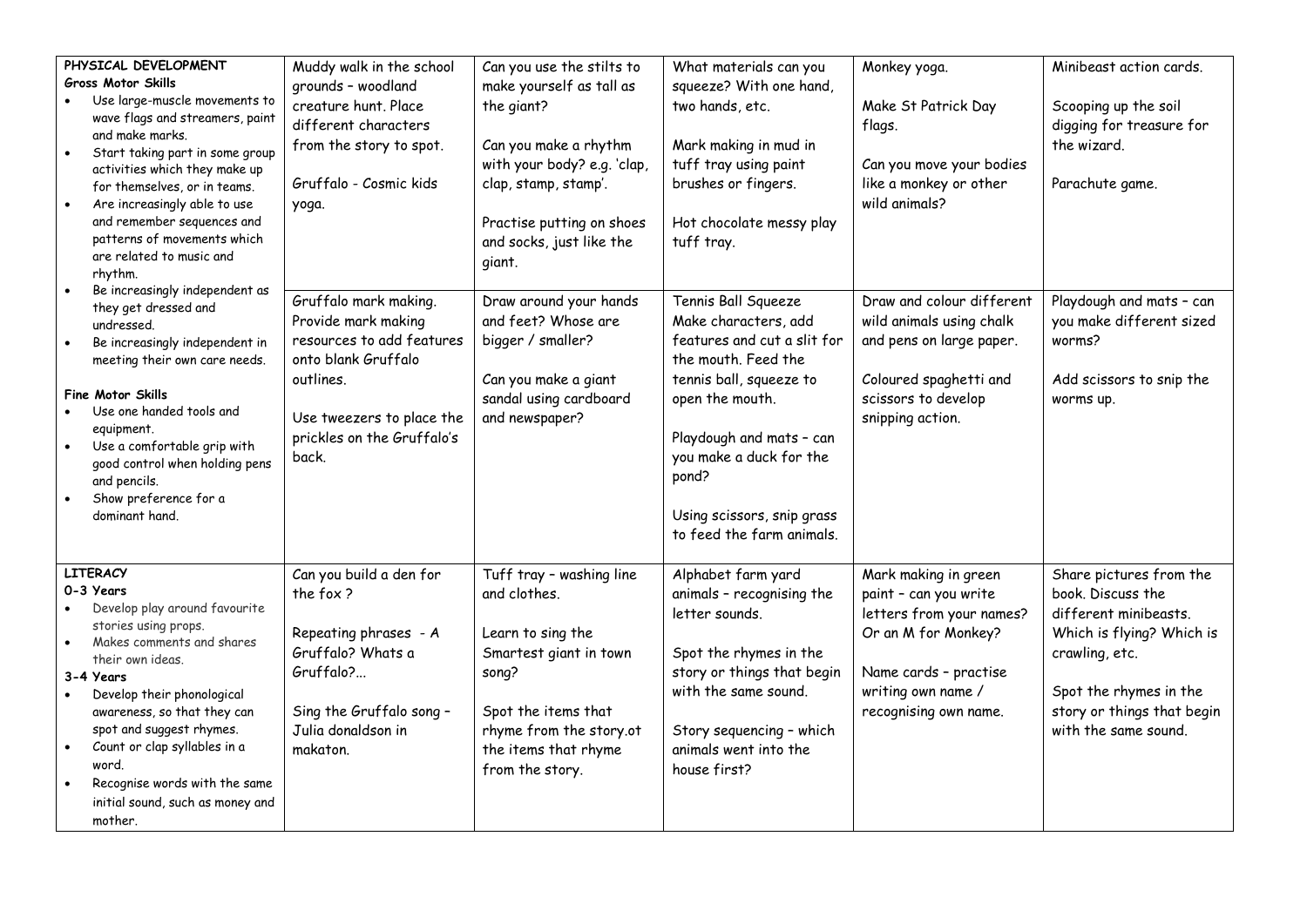| Understand the five key<br>concepts about print:<br>Print has meaning<br>Print can have different<br>purposes.<br>We read English text from left<br>to right and from top to<br>bottom.                                                                                                                                                         |                                                                                                                                                                                                              |                                                                                                                                             |                                                                                                                                                                    |                                                                                                                                                                                                 |                                                                                                                                                                 |
|-------------------------------------------------------------------------------------------------------------------------------------------------------------------------------------------------------------------------------------------------------------------------------------------------------------------------------------------------|--------------------------------------------------------------------------------------------------------------------------------------------------------------------------------------------------------------|---------------------------------------------------------------------------------------------------------------------------------------------|--------------------------------------------------------------------------------------------------------------------------------------------------------------------|-------------------------------------------------------------------------------------------------------------------------------------------------------------------------------------------------|-----------------------------------------------------------------------------------------------------------------------------------------------------------------|
| The names of the different<br>parts of a book.<br>Page Sequencing.                                                                                                                                                                                                                                                                              |                                                                                                                                                                                                              |                                                                                                                                             |                                                                                                                                                                    |                                                                                                                                                                                                 |                                                                                                                                                                 |
| <b>MATHEMATICS</b><br>Number<br>Know that the last number<br>reached when counting a small<br>set of objects tells you how<br>many there are in total.<br>Link numeral and amounts; for<br>example, showing the right<br>number of objects to match<br>the numerals up to 5.                                                                    | Gruffalo counting activity<br>- each Gruffalo needs a<br>different number of<br>prickles. Laminated<br>numbered Gruffalo's and<br>pegs.<br>Numeral characters and<br>counters.                               | How many cubes long is<br>the giraffe's neck?<br>Can you put the correct<br>amount of socks to match<br>the numbered boxes?                 | Shoe box house and<br>farmyard animals, how<br>many animals can fit in<br>the house?<br>Carpet time - counting<br>farmyard animals. Taking<br>away and recounting. | Feed the monkey counting<br>game. Use toy monkeys,<br>numbered bowls and play<br>food bananas.<br>Give the leopard some<br>spots. Numbered leopards<br>without spots, finger<br>paint spots.    | Cheerio Worms, how many<br>cheerios can you fit on<br>the pipe cleaner to make<br>your worm?<br>Magnetic numbers and<br>numicon shapes with<br>magnetic boards. |
| <b>Numerical Patterns</b><br>Understand position through<br>words alone.<br>Combine shapes to make new<br>ones.<br>Talks about and identifies the<br>patterns around them.<br>Extend and create ABAB<br>patterns.                                                                                                                               | Shape sorting fox.<br>Snake playdough - can you<br>make a long/short snake?                                                                                                                                  | Can you make spotty,<br>stripy socks?<br>Can you put your socks in<br>a repeating pattern,<br>ABAB?                                         | How many pompoms can<br>you fit in the different<br>sized containers?<br>Does it make a different<br>using big or smaller<br>pompoms?                              | Jungle puzzles.<br>Size ordering monkeys.                                                                                                                                                       | Size ordering worms.<br>Pattern worms - ABAB.                                                                                                                   |
| UNDERSTANDING THE WORLD<br>Begin to make sense of their<br>own life-story and family's<br>history.<br>Show interest in different<br>occupations.<br>Talk about what they see, using<br>wide vocabulary.<br>Explore and talk about<br>different forces they can feel.<br>Talk about differences<br>between materials and changes<br>they notice. | Gruffalo crumble - tuff<br>tray.<br>Cook Gruffalo paw prints.<br>Woodland creatures -<br>discuss the different<br>habitats and provide<br>resources for the children<br>to make them for the toy<br>animals. | Discuss the pictures in<br>the story. Talk about the<br>environment. What can<br>you spot? Do we have<br>these in our local<br>environment? | Milk the cow - use rubber<br>gloves and water with<br>white paint.<br>Mother's Day - talk about<br>our mum's and why they<br>are important to us.                  | Discuss similarities and<br>differences between<br>different animals.<br>Jungle animals and their<br>young matching pictures.<br>Play - 'What's through the<br>binoculars?' PowerPoint<br>game. | Talk about worm habitats.<br>What do worms do?<br>Make tissue paper worms<br>- what happens when you<br>add water? (They wiggle<br>and grow.)                   |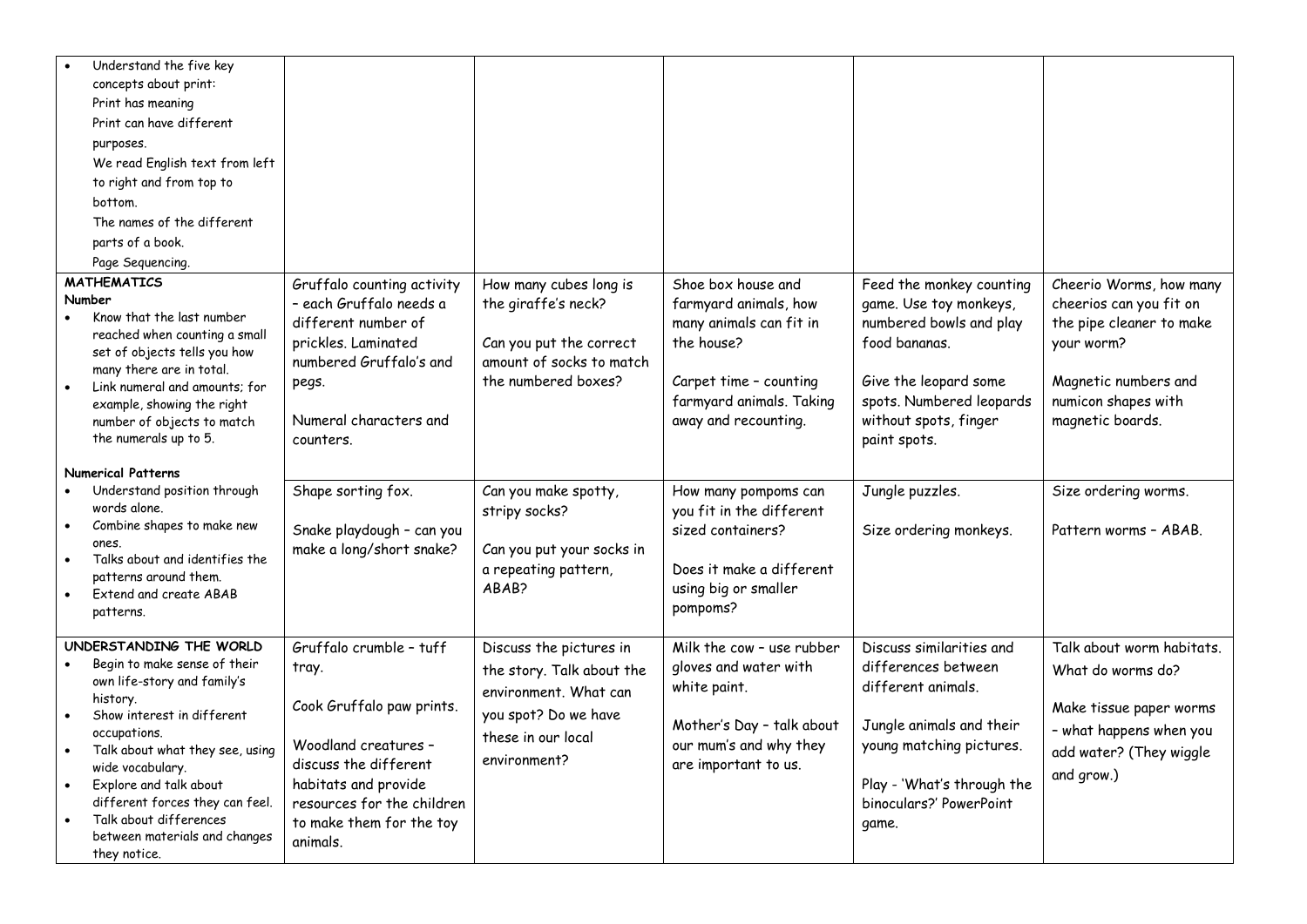|           | Know that there are different<br>countries in the world and talk<br>about the differences they<br>have experienced or seen in<br>photos.                                                                                                                                                                                 | Interactive Gruffalo game<br>online.                                                        |                                                                            |                                                                           |                                                                                                         |                                                                                                                                                               |
|-----------|--------------------------------------------------------------------------------------------------------------------------------------------------------------------------------------------------------------------------------------------------------------------------------------------------------------------------|---------------------------------------------------------------------------------------------|----------------------------------------------------------------------------|---------------------------------------------------------------------------|---------------------------------------------------------------------------------------------------------|---------------------------------------------------------------------------------------------------------------------------------------------------------------|
|           | EXPRESSIVE ARTS AND DESIGN<br>Make imaginative and complex<br>'small worlds' with blocks and<br>construction kits, such as a<br>city with different buildings                                                                                                                                                            | Hot Chocolate and<br>figurines - tuff tray<br>Sing the Gruffalo song-in                     | Dressing up in giant<br>clothes.<br>Washing line and clothes.              | Farm shop - fruit and<br>vegetables.<br>Learn the Squash and a            | Sing '5 cheeky monkeys<br>jumping on the bed' and '5<br>little monkeys swinging<br>through the trees'.  | Sing 'wiggly worm' song.<br>Can you wiggle like a                                                                                                             |
| $\bullet$ | and a park.<br>Respond to what they have<br>heard, expressing their<br>thoughts and feelings.<br>Sing the pitch of a tone sung<br>by another person.<br>Sing the melodic shape of<br>familiar songs.                                                                                                                     | Makaton.<br>Can you build a logpile<br>house? Treetop house?<br>Underground house?          | Can you wash the clothes<br>and hang them up?<br>Shoe shop / Clothes shop. | Squeeze song.<br>Can you build a bigger<br>house for the old lady?        |                                                                                                         | worm?<br>Sing 'Superworm' song.<br>Make a collection of<br>'treasure' to sort.                                                                                |
|           | Explore different materials<br>freely, in order to develop<br>their ideas about how to use<br>them and what to make.<br>Create closed shapes with<br>continuous lines and begin to<br>use these shapes to represent<br>objects.<br>Develop their own ideas and<br>then decide which materials to<br>use to express them. | Gruffalo Feet - Tissue<br>boxes and sponges.<br>Gruffalo paper plates.<br>Playdough snakes. | Make your own giant tie.<br>Can you make a crown for<br>the giant?         | Make your own sheep.<br>Mother's Day cards/gifts.<br>Make pig rice cakes. | Can you make binoculars<br>to help search for jungle<br>animals?<br>Animal prints - painting<br>stamps. | Worm painting - spaghetti<br>painting.<br>Play dough - can you make<br>a worm with the<br>playdough?<br>Paper plate minibeasts -<br>ladybirds, bees, beetles. |